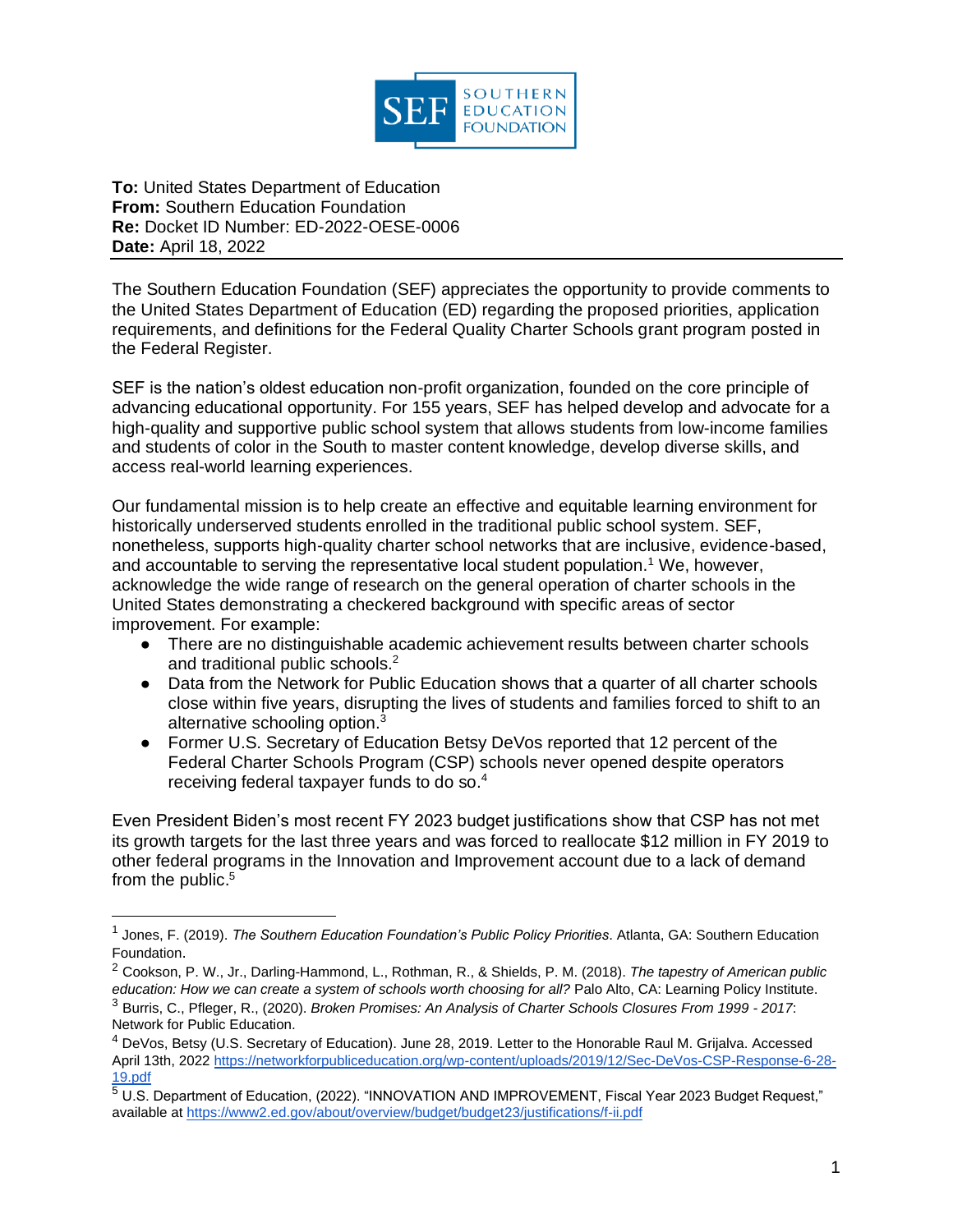

That said, we appreciate ED's commitment to making the CSP more equitable and reducing the possibility of fraud and abuse. Please see our specific responses to the proposed priorities and application requirements below.

**Proposed Priority 1**–Promoting High-Quality Educator- and Community-Centered Charter Schools to Support Underserved Students

SEF supports ED's prioritizing of a community assets assessment for applicants interested in creating charter schools. Understanding a community's strength allows charter providers to tailor a learning agenda that can improve student outcomes and serve the local area. In addition, a community assets assessment will enable charter operators to establish partnerships with people and organizations that enhance student engagement and create a supportive school culture. The use of a community assets assessment also empowers parents and other community members to play a more fundamental role in shaping the development of local charter schools. In many southern states, such as North Carolina, $6$  Oklahoma, $7$  and South Carolina,<sup>8</sup> state charter school laws do not offer parents a significant role in designing local charter schools. The use of a community assets assessment would improve the opportunities for parents and community members, who are often overlooked in the charter creation process, to authentically engage in the creation and operation of charter schools.

Schools are the foundation of a community. They often times reflect the health of the community. Operators must understand the local context to build a school that can appropriately serve its students and families. Furthermore, SEF fully endorses prioritizing a community assets assessment for the Charter Management Operator and Developer Grants included in the first proposed priority.

## **Proposed Application Requirements**—Community Impact Analysis

SEF supports EDs proposal, "to require CMO (Charter Management Organization) Grants, Developer Grants, and subgrants under the SE grant program to conduct a community impact analysis to inform the need, number, and types of charter schools to be created in a given community."

Originally charter schools were created to pilot and test innovative approaches to teaching and learning. The intention was for charter schools to share promising practices with the local, traditional public school system. Charter schools were never meant to replace the traditional school system or to be used as a mechanism for certain families to self-segregate. Unfortunately, data shows that charter schools significantly contribute to racial isolation.<sup>9</sup> Several enrollment factors, including targeted marketing (or lack thereof) of such schools, make

<sup>6</sup>North Carolina Charter Schools act., Chapter 115C - Elementary and Secondary Education, Article 14A - Charter Schools. (1996[\) https://www.ncleg.net/EnactedLegislation/Statutes/PDF/ByArticle/Chapter\\_115c/Article\\_14A.pdf](https://www.ncleg.net/EnactedLegislation/Statutes/PDF/ByArticle/Chapter_115c/Article_14A.pdf) <sup>7</sup>S.B. 782, Oklahoma Charter Schools act., 55th Oklahoma General Assembly, 2015 Reg. Session, Title 70 -Schools, (OK. 2017) <https://www.okcps.org/cms/lib/OK01913268/Centricity/Domain/575/SB782.pdf>

<sup>8</sup> South Carolina Charter Schools act of 1996., Title 59 - Education, Chapter 40 - Charter Schools. (1996) [https://www.scstatehouse.gov/code/t59c040.php.](https://www.scstatehouse.gov/code/t59c040.php)

<sup>9</sup> Cookson, P. W., Jr., Darling-Hammond, L., Rothman, R., & Shields, P. M. (2018). *The tapestry of American public education: How we can create a system of schools worth choosing for all?* Palo Alto, CA: Learning Policy Institute.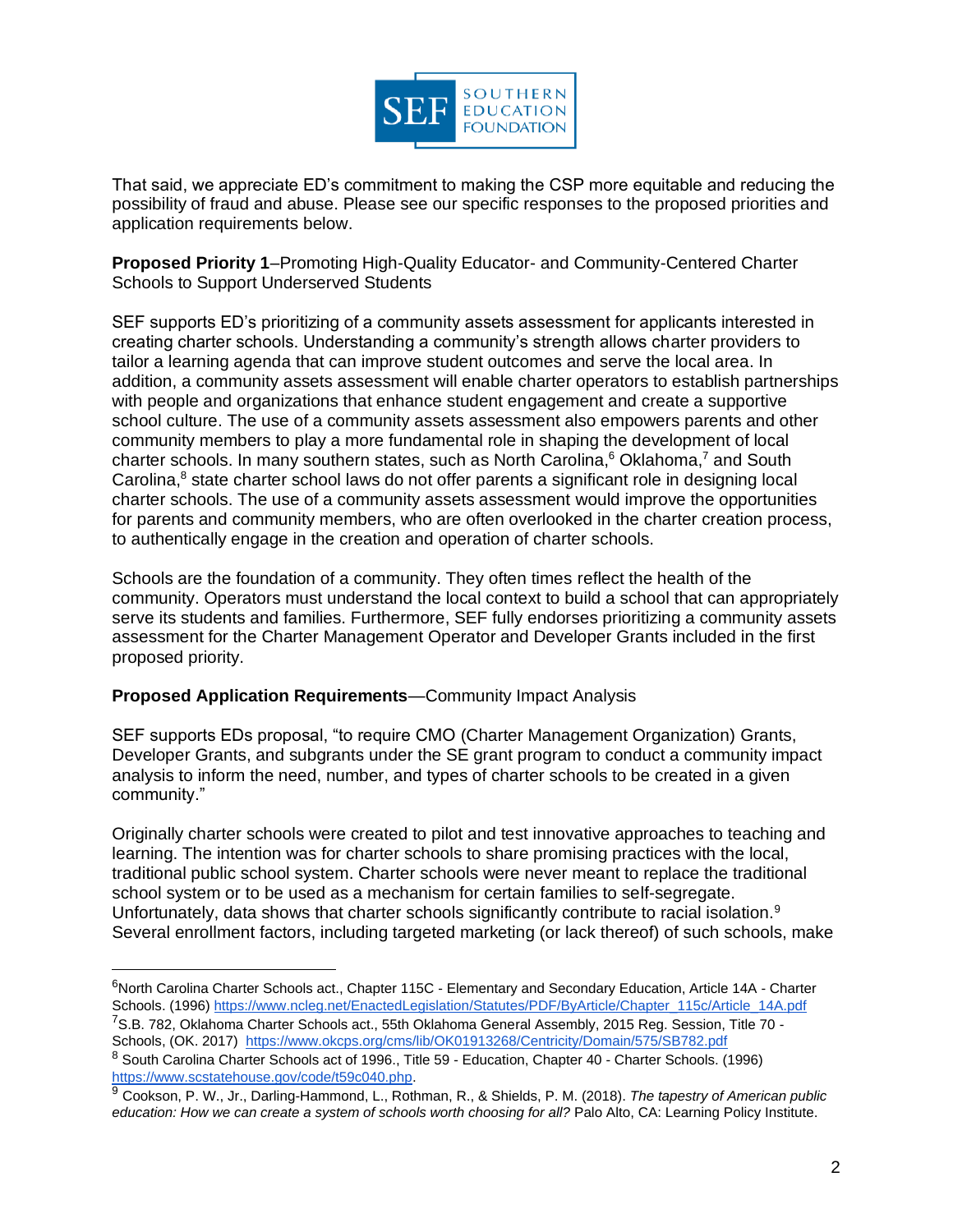

it more challenging to ensure equal access to charter schools.<sup>10</sup> There is a significant body of new evidence that demonstrates that charter schools contribute to racial and ethnic student segregation.<sup>11</sup>

We have a serious concern that the student demographic composition of many charter schools that do not reflect the racial diversity or socio-economic status of the eligible population or community in which the charter school is situated. Allowing an unequal enrollment system to reflect a different population than the total eligible population, intentionally or not, is morally wrong. It directly harms eligible but unenrolled students by favoring families who have the means, knowledge, and time to navigate a charter enrollment application process that is available for all but accessed by a few.

SEF strongly supports including a community impact analysis of any new charter schools. This new layer of accountability would help improve diversity and ensure the students enrolled in charter schools accurately reflect the demographics of the community where the schools are located, improving both the development of and the opportunity for equal access to high-quality local charter schools.

**Proposed Application Requirements**—Assures For-Profit Managed organizations do not receive CSP grants

We strongly support the language outlined in the proposed rules that would ensure charter schools operated by for-profit management corporations do not receive CSP grants.<sup>12</sup>

Current law forbids for-profit entities from receiving direct grants or subgrants from the CSP. However, for-profit entities can enter into contracts with charter providers to manage a specific service, such as food or transportation. The Elementary and Secondary Education Act, as amended by the Every Student Succeeds Act, did not intend for business entities to manage the operation of the entire school. The relationship between a for-profit management organization is quite different from the relationship between a vendor who provides a single service. For instance, a school can sever a bus contract and still have a building, desks, curriculum, and educators. In cases where charter schools have attempted to fire the for-profit operator, they find it impossible to do so without harming the schools and students in the process.<sup>13</sup>

Also, research shows that charter schools operated by for-profit managers perform significantly worse than their non-profit counterparts and traditional public schools. For example, recent findings from the Center for American Progress show that: "For-profit virtual charter schools graduate about half of their students, which groups them among the lowest-performing schools in their state; for-profit virtual charter schools underperform the state average for third-grade

<sup>10</sup> Burris, C., Pfleger., (2020). *Broken Promises: An Analysis of Charter Schools Closures From 1999 - 2017*: Network for Public Education.

<sup>11</sup>Monarrez, T., Kisida, B., and Chingos, M. (2019). *Do Charter Schools Increase Segregation? First national analysis reveals a modest impact, depending on where you look*. Education Next, 19(4), 66-74.

<sup>&</sup>lt;sup>12</sup> Each charter school receiving CSP funding must provide an assurance that it has not and will not enter into a contract with a for-profit management organization, including a non-profit management organization operated by or on behalf of a for-profit entity, under which the management organization exercises full or substantial administrative control over the charter school and, thereby, the CSP project.

<sup>&</sup>lt;sup>13</sup> Benner, M., Campbell, N., (2018). *Profit Before Kids: An Analysis of the Performance and Financial Practice of For-Profit, Virtual Charter Schools*. Washington D.C.: Center for American Progress.